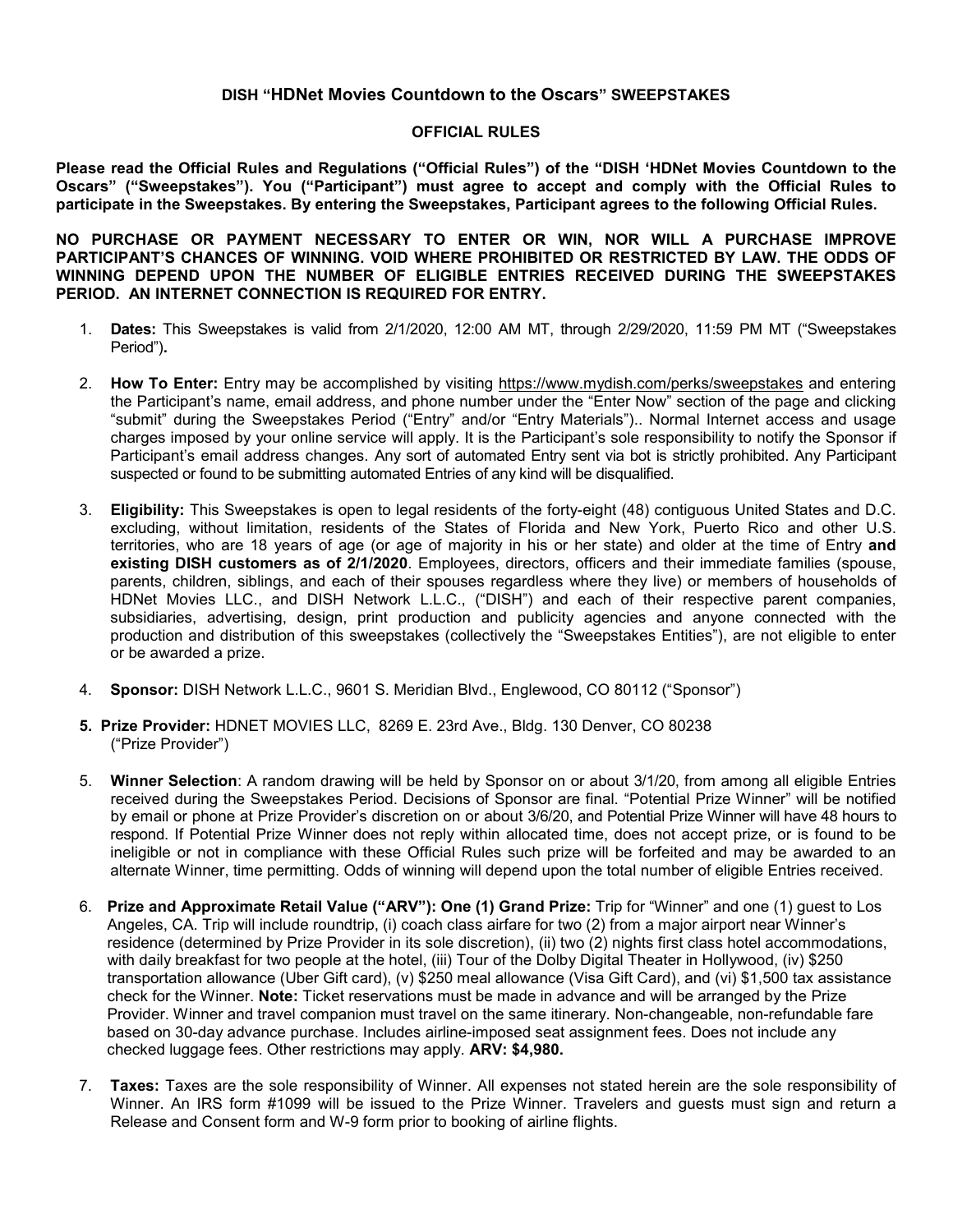- 8. **General Rules:** Sweepstakes administration and winner selection will be conducted by Sponsor and prize claim verification and fulfillment will be conducted by Prize Provider. By participating in this Sweepstakes, Prize Winner agrees to be bound by these Official Rules and the decisions of the Sponsor and Prize Provider, whose decisions are final. All materials submitted become the sole property of Sponsor and Prize Provider and will not be returned. Return of any prize/prize notification as undeliverable will result in disqualification and an alternate will be selected. Prize Winner must sign and return an Affidavit of Eligibility and Publicity/Liability Release within seven business (7) days of prize notification. Noncompliance within this time period will result in disqualification and an alternate will be selected. Travel companions for Grand Prize Winner must sign and return a Publicity/Liability Release prior to travel. In the event travel companion is less than the age of majority in his/her state of residence, all required documents must be signed by the individual's parent/legal guardian on his/her behalf. Sponsor, Prize Provider, airline(s), government authorities, hotels and other venues have the right to refuse travel and/or admission to anyone who does not have proper documents/identification or who does not comply with all regulations or comport him/herself properly. There will be no substitution or compensation for a prize or part of a prize forfeited due to Winner or Winner's companion's non-compliance with travel and venues' regulations or any other reason. Sponsor reserves the right to cancel/terminate, modify or suspend the Sweepstakes if in Sponsor's sole determination it believes that the integrity of the Sweepstakes has been, or could be, compromised or that the Sweepstakes is not capable of running as planned or fairly, including, but not limited to, fraud or force majeure or any other causes beyond Sponsor's control. By entering this Sweepstakes, a participant explicitly releases, discharges and holds harmless the Sweepstakes Entities, their successors, estates and assigns and all their respective shareholders, members, directors, officers and employees, one and all, from any and all liability, actions, causes of action, damages, actual, incidental or consequential, claims and demands whatsoever in law or equity, including all "costs", which he/she now has or may acquire, by reason of any personal injury, death, loss of or damage to property, or any reason, occurring during or arising out of his/her participation in the Sweepstakes and the acceptance and use or misuse of a prize. By accepting a prize, Winner waives the right to 1) assert as a cost of winning the prize any and all costs of verification and redemption or travel to redeem said prize, and 2) claim any liability (including attorneys' fees and costs) which might arise from redeeming or seeking to redeem said prize (including any travel related thereto). The right to receive a prize is non-assignable and non-transferable and no prize substitution, exchange or cash equivalent will be allowed except by Prize Provider who reserves the right to substitute a prize (or portion of prize) of equal or greater value in case of unavailability of a prize or force majeure.
- 9. **Severability:** Sweepstakes void where prohibited. If any provision of this Sweepstakes shall be deemed to violate any federal, state or municipal law, it shall be amended to conform to such law and all other provisions shall remain in full force and effect. All federal, state and local laws and regulations apply.
- 10. **No Reproduction:** This offer may not be reproduced, reprinted or published elsewhere in any format without the written permission of the Sponsor.
- 11. **Publicity Rights:** Acceptance of a prize constitutes permission to use a Winner's name, town and state, voice and likeness and any and all identifying characteristics including, but not limited to, the taking of photographs and/or videos by Sponsor's photographer/videographer for publicity purposes, in any and all media throughout the world, in perpetuity, without further consent or compensation, unless prohibited by law and Winner agrees to execute any and all documents requested by Sponsor to convey such rights to own all the results thereof. Nothing contained herein shall be deemed to obligate Sponsor to make use of any of the rights granted herein and Winner waives any right to inspect or approve any such use of any and every nature and kind.
- 12. **Limitations of Liability:** The Sponsor and Prize Provider are not responsible for electronic transmission errors resulting in omission, interruption, deletion, defect, delay in operations or transmission, theft or destruction nor unauthorized access to or alterations of Entry materials, or for technical, network, telephone equipment, electronic, computer hardware or software malfunctions or limitations of any kind, or inaccurate transmissions of or failure to receive Entry materials by Sponsor or Prize Provider on account of technical problems or traffic congestion on the Internet or at any website or any combination thereof. Any person attempting to damage any website, defraud or in any way tamper with the Sweepstakes will be ineligible for any prize and may be prosecuted to the full extent of the law. The Sponsor or Prize Provider shall not be responsible for technical, pictorial, typographical or editorial errors or omissions in any marketing materials or these Official Rules. Entrant agrees that any and all disputes, claims, and causes of action arising out of or connected with this Sweepstakes or any prizes awarded and all issues and questions concerning the validity, interpretation and enforceability of these Official Rules shall be resolved individually, without resort to any form of class action, and exclusively in a court of competent jurisdiction sitting in Douglas County, Colorado. Any and all claims, judgments and awards shall be limited to actual out-of-pocket costs incurred, including costs associated with entering this Sweepstakes and never shall include consequential, incidental or punitive damages, and in no event attorneys' fees. Some jurisdictions do not allow the limitation or exclusion of liability for incidental or consequential damages, so the above may not apply to you.